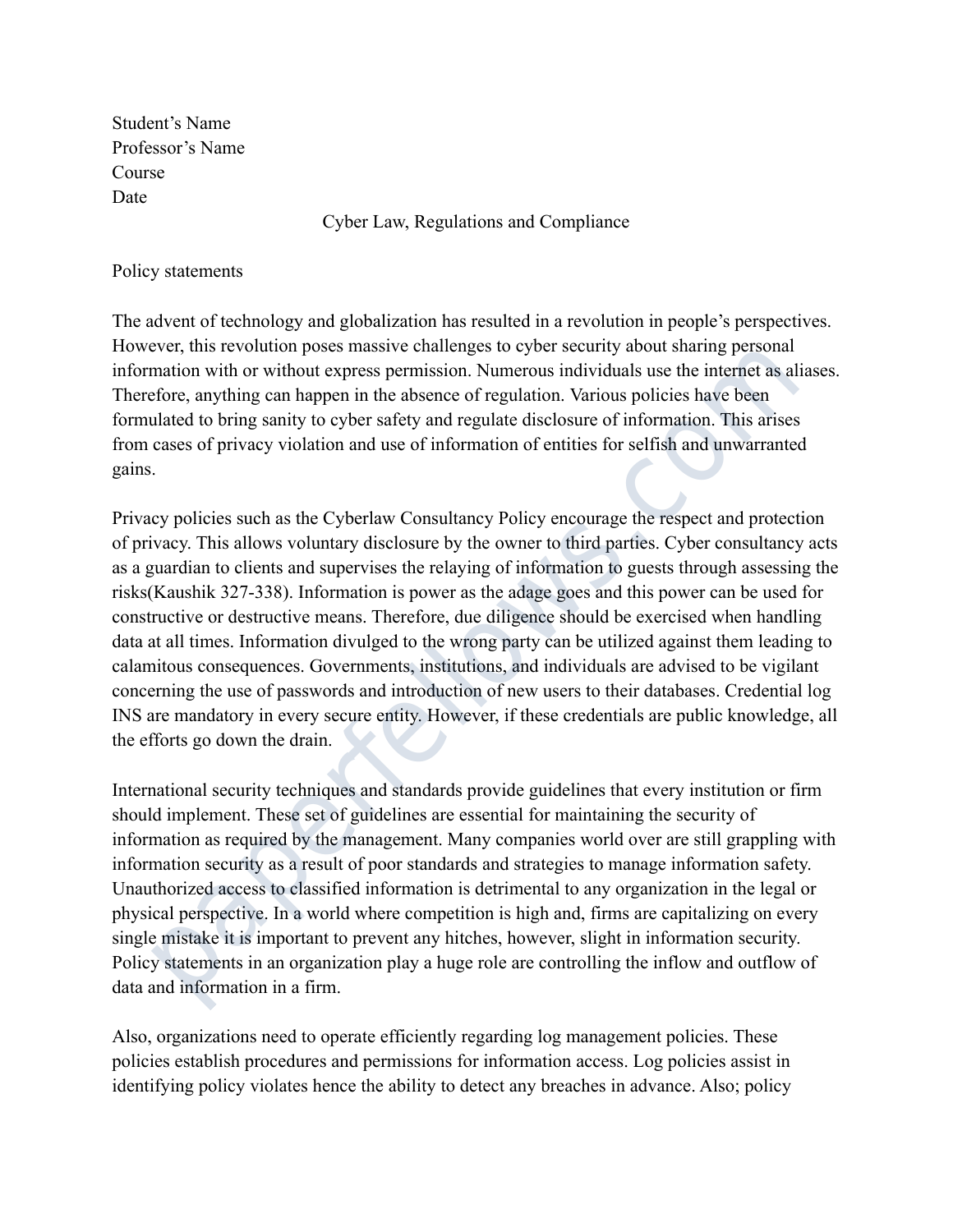statements in the organization give the firm an upper hand in dealing with authorized access and wrong behavior. Moreover, real times operational issues relating to data can be are highlighted in an efficient information security system. In recent years, information technology experts have embarked on an intensive program to improve data safety through the creation of forensic analysis programs and auditing systems. This technology has heralded an era of accountability to transparency in the dissemination and storage of data access. This technology allows for backtracking of transactions to investigate any harmful behavior in the workplace. Influential regulations relating to log management and information security are discussed below.

Cyber laws are formulated to regulate the unlimited possibilities introduced by the advent of the internet. Federal information Security Management Act requires organizations to design internal controls to secure information systems. Also, various laws have been created to strengthen the protection of information. Internal controls are measures developed and enforced in entities to enhance the implementation process. Violation of cyber laws attracts hefty penalties, and this acts to dissuade prospective information security violators. Penalties can draw fines of up to \$100 million and ten-year prison sentences.

#### TFT2: Task 1

Due to changes in its personnel, systems and policy changes, Heart Healthy has decided to update its information security policy so that it is in tandem with the present information security laws and protocols. At the moment Heart Healthy Insurance which is a big insurance company plans to evaluate and review its policies. The review will also entail the development of recommendations for an up to date information security policy in the following areas: The company's plans propose a regulation of access to contents for users. Consequently, new users need to seek the permission of the administrators before they are granted access to the facilities. Also, proper documentation is essential as part of the information security policy because it serves as evidence that transactions took place. These regulations are contained in the new user section of Heart Healthy Insurance security policy. Granting the personnel information access privileges comes with responsibility and accountability on the part of the management. Therefore, the proposed user access policy is geared towards improving the company's network infrastructure. These regulations will go a long way in ensuring appropriate access to the information resources of Healthy Heart Insurance Company. *F* laws arc formulated to regulate the unlimited possibilities introduced by the advent of the et. Federal information Security Management Act requires organizations to design internation of information systems. Also, var

The organization's efforts will bolster the preservation of confidentiality of information stored. In such a company numerous records are stored relating to client information hence it is paramount that restrictions are required. Integrity and discipline are key elements highlighted in the Healthy Heart scenario. The information security office of the organization will be responsible for the administration of information security. As a result, this will help to ensure that the security is centralized therefore eliminating any risks of leakage. The Security Office will form a chief point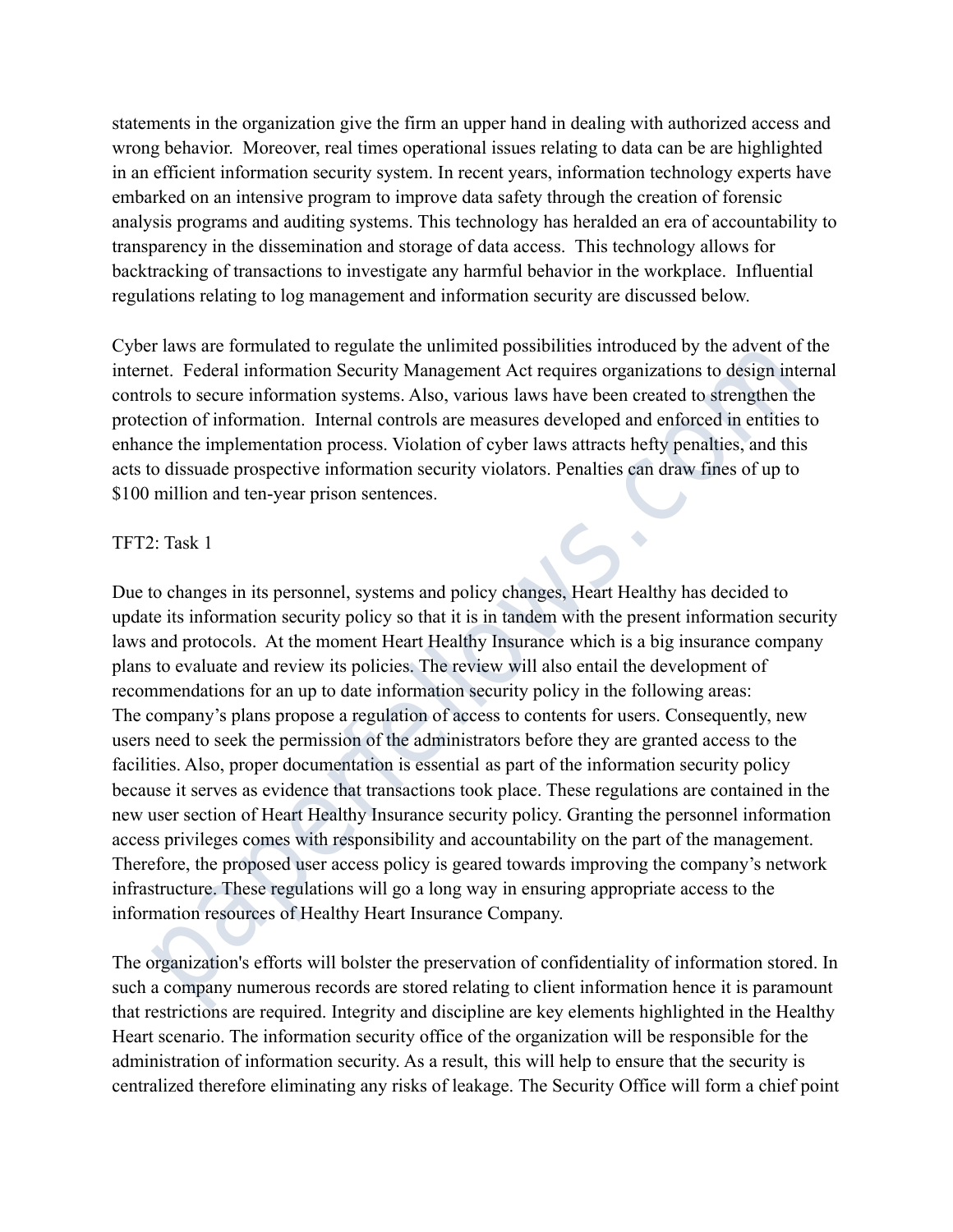of access and control of new users is efficient. All this is enshrined in the User Access Policy(Mohamed 66-76).

Users of Healthy Heart facilities will be permitted access based on certain privileges. The principle of least privileges governs the policy in the company, and special permission is requested through the top management level upwards. Remote access to services such as dial in, for example, requires clearance from management. Moreover, the Information Security Department is entitled to approve such requests even after approval from the top level. This structured access system forms a reliable measure to discourage any wrong behavior and deter any wrongful access to crucial information. The issuance of passwords is a thorny issue in any organization world over. This is because humans are prone to error and may divulge this user information to third parties.

Security should be layered to curb threats by employees and hackers. The biggest threat to security to the firm is the employees because they can damage the organization resources intentionally or through incompetence. Therefore, the company is charged with the responsibility of issuing appropriate rights and limiting access only to business hours. Also, the entity will seek to keep a detailed log of any computer activity as mentioned earlier. Passwords used for system access should not be predictable so as to prevent the risk of anonymous logins(Kamath 45). Also, the system should be programmed to shut down or alert the authority in case of any attempt to breach the entry procedures. The System Administrator has the mandate to regulate the issuance of new passwords to new users and control the number of access durations for information. In the above scenario, these policy changes will ensure efficiency and effectiveness in information security. ured access system forms a reliable measure to discourage any wrong behavior and deter<br>rongful access to crucial information. The issuance of passwords is a thorny issue in any<br>rongful access to crucial information. The is

New users will be required to adhere to certain rules and consent to being subject to background checks by the company. The rules do not allow users to share log on details with anyone. Also, users will need to sign out of their stations before completing their shifts. This will help to ensure that only the employee is accountable for any entry in their stations. Moreover, remote access is not allowed at all costs. Finally, upon termination of employees, their accounts will be removed immediately to reduce any risks. If these regulations are followed the administration will have a lighter load when incorporating new employees into the internal network of the firm.

# TFT2: Task 2

Examination of this incident highlights various risks that emanate as a result of inefficiency in cyber law implementation. Firstly, the accounts are observed to be undocumented. In a world where cybercrime is increasingly becoming a profession, it is risky to operate undocumented accounts in the organization. It has become technically possible for individuals to hack into company databases for recreation or ulterior motives. In the scenario, the audit identified three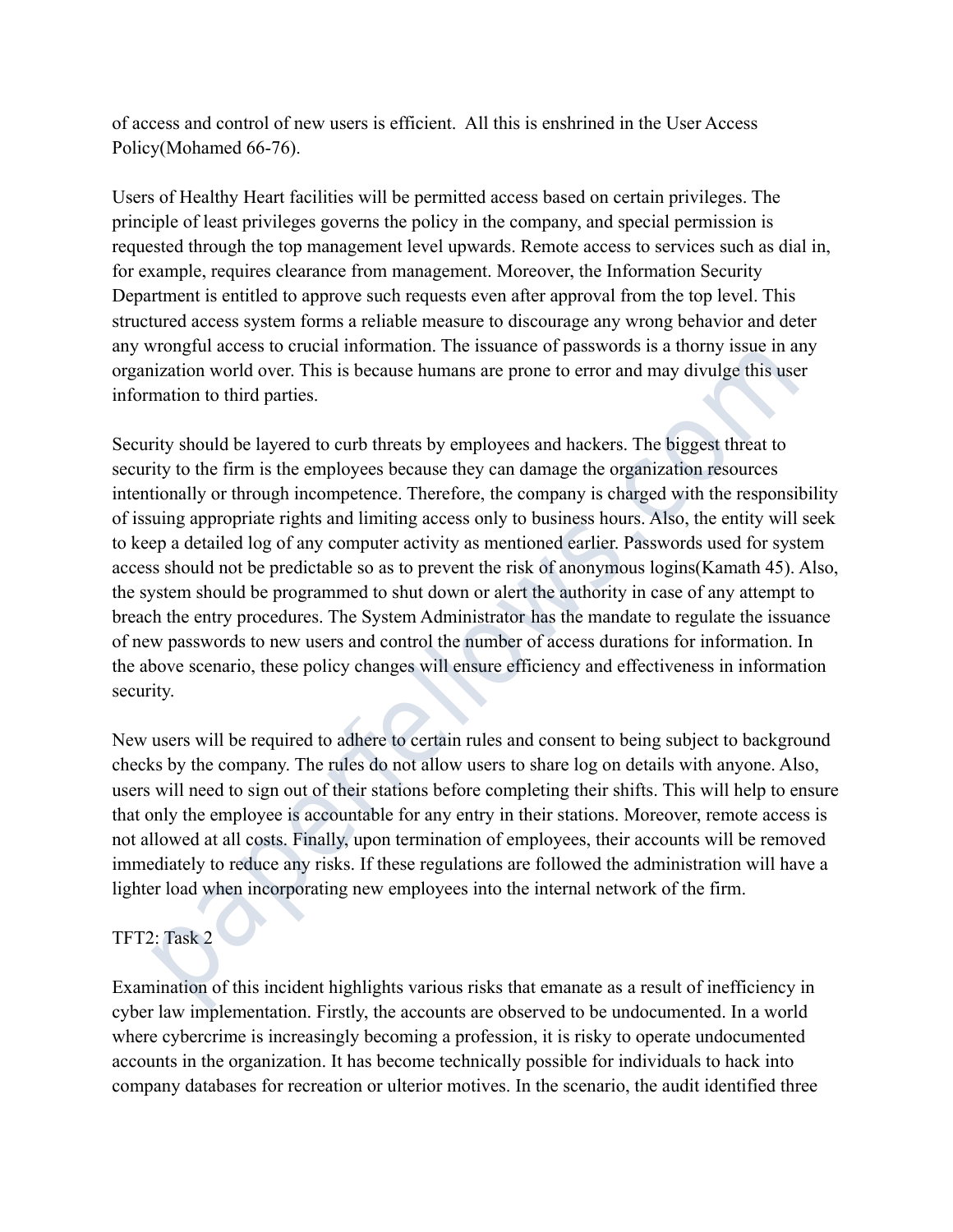undocumented accounts that had access to the electronic health record system. This poses a significant challenge to the HER because its financial and clinical records are readily accessible through remote access around the clock. This access to sensitive information of EHR is a major failure on the information security of the organization.

Also, undocumented accounts existed even before the entity's application was deployed. Consequently, the system is vulnerable to breach because the organization does not keep account of the accounts authorized to access its records. The aftermath of the situation means that non-privileged outsiders can access the EHR system because profiles are not registered. As a consequence, the following policies will help to modify the case. The creation of an Electronic Information Remote Access Policy to regulate access to patient information is a major step in the right direction. This policy will seek to ensure that minimum amount of information concerning to patients is accessible outside the network to authorized users only. This policy is enforceable to all employees that are users of the EHR system. Moreover, this measure governs all remote access sessions in the network to regulate the reading and modification of patient's records. This remote access policy seeks to instill discipline and tame any attempted breach into the EHR system. Additional policies proposed are application deployment and routine maintenance policies. Regular maintenance aims to identify and correct any weak links in the system. HIPAA has provided provisions in Information Security laws that allows for remote access. However, with certain limitations, remote access can be controlled through setting privileges based on job roles and necessity. rivileged outsiders can access the EHR system because profiles are not registered. As a<br>quonce, the following policies will help to modify the easc. The creation of an Electronic<br>nation Remote Access Policy to regulate acc

Internet connection is a significant threat to confidentiality when used simultaneously with the hospital network. Therefore, an additional policy to restrict usage of the internet while connected to EHR network needs to be implemented. Internet connections can lead to malicious software attacks especially if the machines are not secured against such attacks. Consequently, safety is reinforced using anti-malware software to counteract any attempts to bypass network security. Implementation of these policies requires capital investment and intensive training of personnel. Training will assist in identifying areas affected by unauthorized access as witnessed in the scenario.

A general legal analysis of the situation presents hiccups in the internal control programs in the firm. Internal controls help to maintain checks and balances through performing random checks on the efficiency of certain areas. For instance, the hospital should monitor the types of devices used in the institution and keep track of every access to the network. Health care practitioners and physicians will only be given permission to use desktop devices that are easily manageable. Policies are meant to deal with situations when they arise and provide a procedural standard and framework. Improper implementation will leave some loose ends in the process(Ajayi 79).

TFT2: Task 3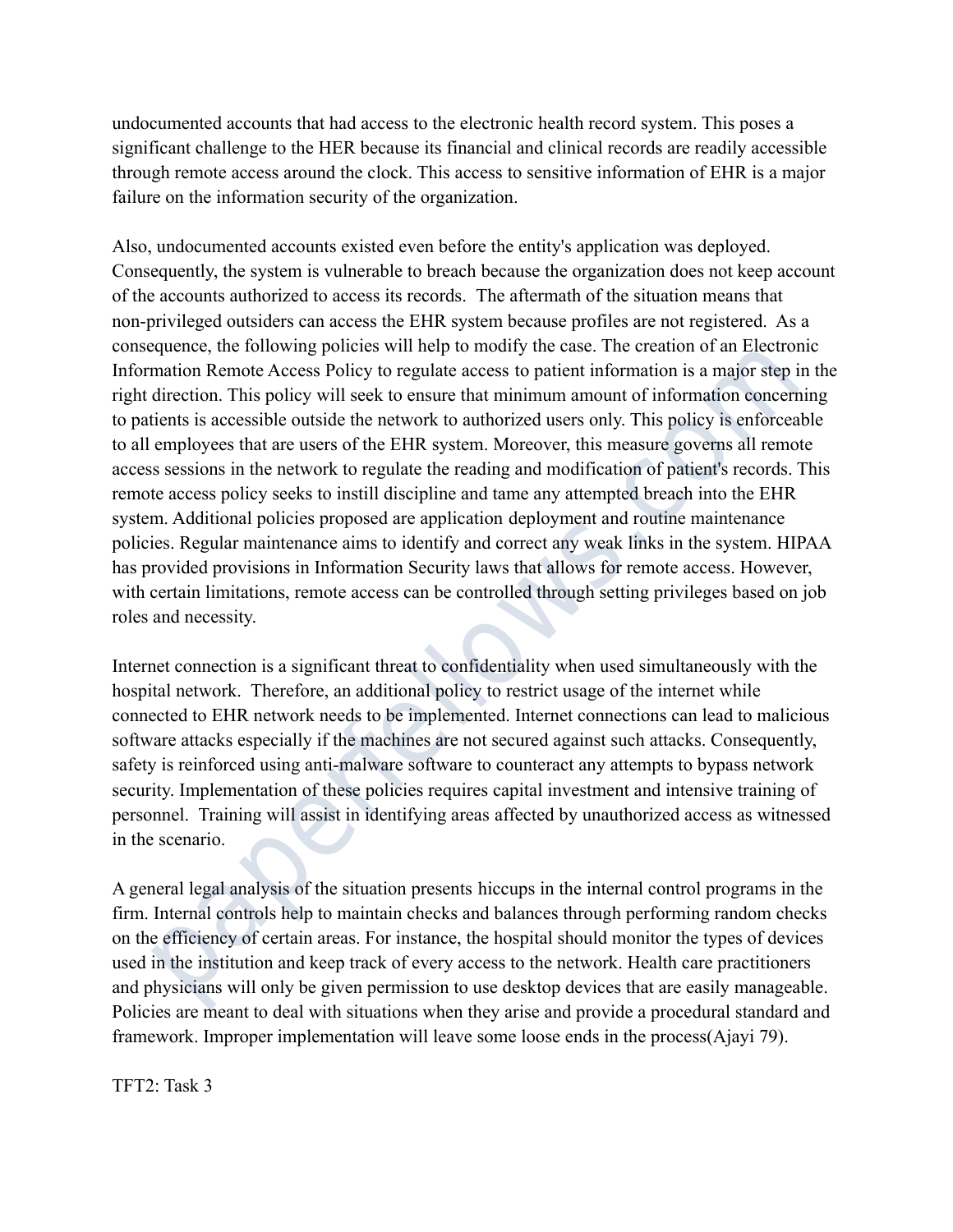After examination of the existing SLA between Finman Account Management, LLC, and Datanal Inc., and Minetrek, it is clear that the safety and security standards have been neglected. As a consequence, several recommendations are highlighted for application in this case. In this case, there is a need to recommend IT standards that can apply to the case.

# Rationale modifications

The objective of Feinman in the SLA is to offer policies that will govern the usage and protection of data. Also, the company aims to provide its clients with unified IT management platforms in a bid to gain a competitive edge. The plan will encompass the entire organization covering different departments and divisions. The use of Datanal application created by Minetrek will assist in integrating best IT practices to be implemented on products, procedures, and products. These efforts seek to reduce data redundancy and increase the integrity and data availability. This recommendation will also improve it related problems through rational modifications. Moreover, the changes will aim to solve security concerns in the system and authentication measures.

Based on these recommendations Datanal can initiate policies that restrict system access to specific users. This action is essential in protecting the network resources of the company and controls the security of information from cyber-attacks. Also, the entity will develop a third-party verification process that also aims at protecting data from unauthorized access. The company also recommends the addition of a secure firewall that is in compliance with the industry standards. A secure firewall will help buffer the information security of the company through the provision of extra protection in their system. These recommendations highlight the magnitude and importance of data protection in the business. Information is crucial for the realization of goals and missions set aside in the institution. a. Also, the company aims to provide its clients with unified IT management platforms in a gain a compatitive cdg. The plan will neormpass the cnire organization covering gain an empetitive degre. The plan will so compass

Database backup is a vital practice for every organization. This is because the threat of data loss is always imminent in this day and age. Modern day technology has allowed natural methods of secure data backup ranging from external physical backup to cloud backup. The selection of backup should be based on the urgency of retrieval and the period of storage. Easy retrieval of data is beneficial and dangerous at the same time since it can be a target of information security attacks. The delicateness of information is also key to identification of data storage. The activities of the company should conform to industry standards such as patent, copyright, proprietary rights and fair trade regulations in information security.

## Modification of Information Safety Recommendations

Modification of the system will ensure its compliance with internationally accepted data protection policies that are widely accepted. This will help to reduce risks associated with data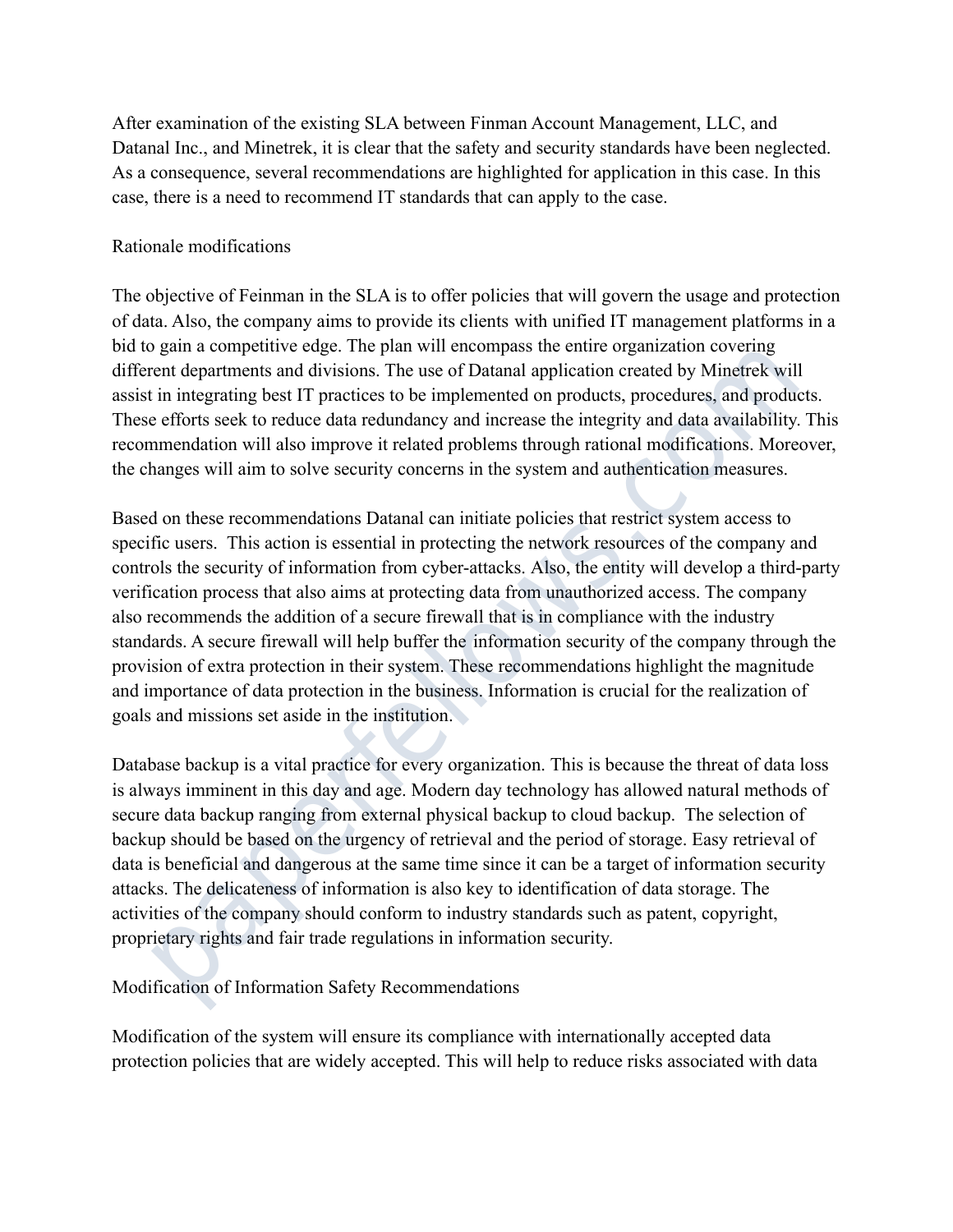loss and the unlawful use of data. Moreover, the company will seek to maximize the profitability and customer satisfaction through exercising the following measures:

The processing of data will be undertaken reasonably and in the scope of the law, to meets conditions in the Data Protection Act. Secondly, the access to data should be reinforced by lawful purposes and detailed objectives. This will assist to protect the transfer of data through procedures set aside in the company. Adequacy and accuracy of are also a key aspect that will ensure data is up to date and relevant to the prevailing conditions. Data should also not be excessive to facilitate easy access to pertinent information. Irrelevant data is stored in secondary media for future reference if the need arises. Also, it is recommended that data should not hold for longer periods than necessary after it is processed.

These recommendations will limit the retention, use, sharing and destruction of data of Finman's corporate data. These standards and policies proposed above are based on ISO/IEC 2000 requirements and are aimed at refining IT services in meeting business needs. These best management practices will alleviate the risks that are prevalent in the industry. Best management practices include spam filters, and awareness training to educate and emancipate the public as well as members of the organization.

Training of staff helps to enlighten staff on these practices and reduces the chance of occurrence of risks. Therefore, in the event of occurrence of any risk, the employee will be in a position to explain the situation. Introduction to computer networks forms a basis of the training. In extreme cases when attacks from hackers the company will be more prepared to handle such situations. The employees also sign agreements to prove that the training took place. This measure allows for the partial responsibility of network intrusion on the employee and company. Another recommendation is disaster recovery measures to deal with critical outcomes. Finman's company needs to invest in data backups, anti-virus software to fight against these data threats. sive to facilitate easy access to pertinent information. Irrelevant data is stored in secondary<br>for that is the reacher of the need arises. Also, it is recommended that data should not hold<br>negre periods than necessary aft

## TFT2: Task 4

Cyber-crime is a phrase that encompasses a wide range of computer-related criminal activities. Examples of such criminal activities include identity theft, cyber bullying and financial fraud among others(Harmonizing Cyber Laws And Regulations). Over the years cybercrime has become a threat to increased technological advancement. Hackers and IT experts exploit the loopholes in the information systems to exploit their victims. At the banking level, this vice may entail exploiting client databases and pilfering intellectual property. These are prime targets for hacking activities because of the financial wealth in banks.

In this case, we will examine a cybercrime activity that occurred at VL Bank. The primary task is to formulate a study report based on the activities that led to the cyber-crime attack. Acting in the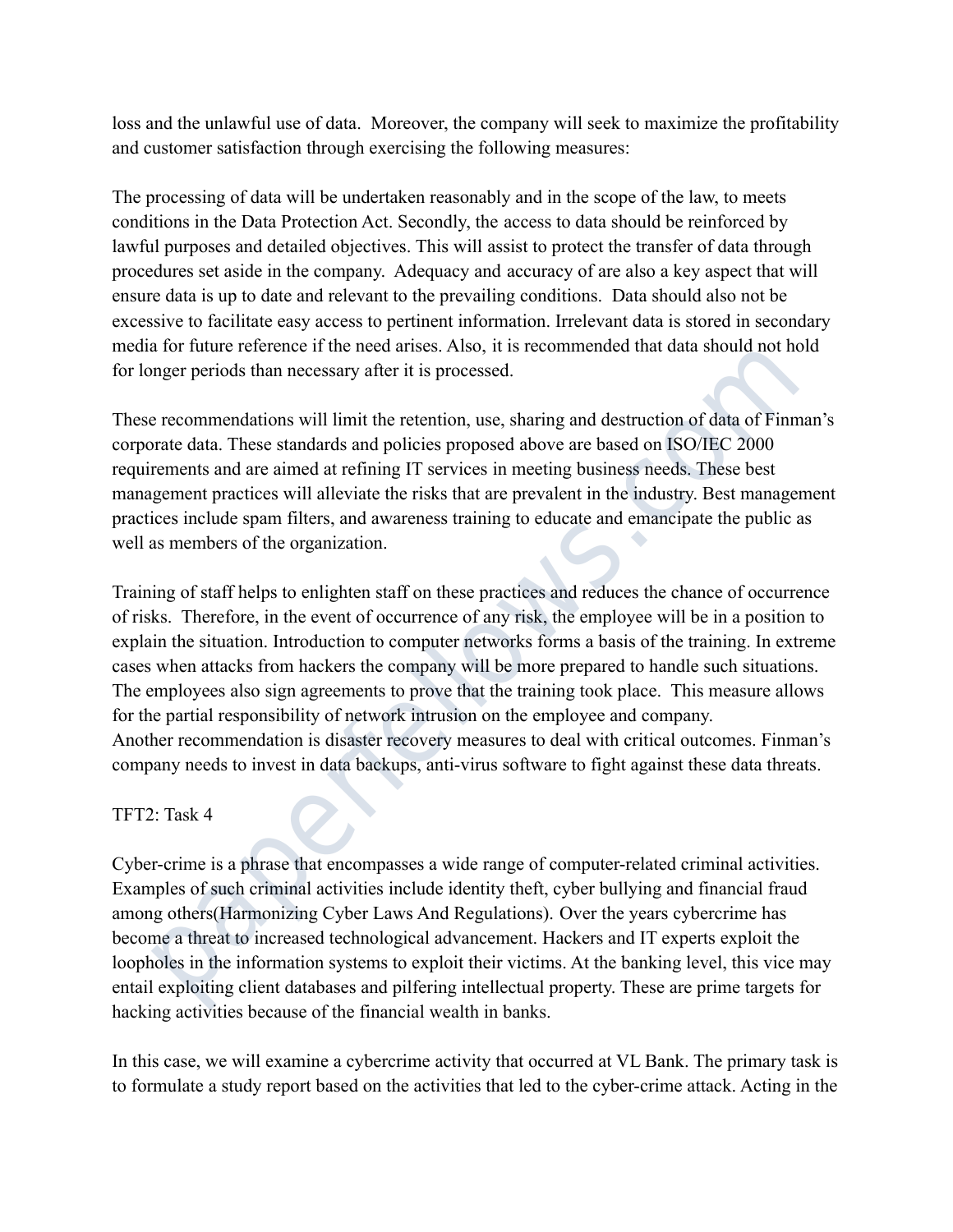capacity of Chief Information Security Officer (CISO) my prime objective will be to initiate a task that will involve the institution's lawyers, Information security officers, and government security agencies to assist in reviewing what happened. The task force will also assess the details of the affected clients and the people behind this heinous crime. As the CIS officer, my mandate will be to ensure that those culpable are stopped and devise measures to prevent future attacks. The first measure will be to discuss the laws and regulations that apply to the case study and the effectiveness of these regulations.

In a bid to address Cybercrime activities, the United States government has developed two key legislations. First and foremost, the Patriot Act (2001) dictates the punishment for individuals that perform cyber-attacks. The law punishes individuals that gain access intentionally to computer systems without the express consent and unauthorized access. This piece of legislation also criminalizes the act of intentional entry through surpassing authorized access with an aim to swindle through fraudulent means. The Patriot Act (2001) protects victims of cyber-attacks through passing judgment to those affected either knowingly or unknowingly. The law is specific on cyber-crimes committed in bank settings such as frauds and impersonation. id to address Cybercrime activities, the United States government has developed two key<br>ations. First and forcmost, the Patriot Act (2001) dictates the panishment for individuals<br>treform cyber-attacks. The law pumishes ind

It is evident that the attack on VL Banks can be guided through the Patriot Act based on the following assumptions:

●

- The criminal may be infiltrated into VL banking system, therefore, gaining access to client accounts which led to them transferring money to anonymous accounts.
- It is possible that the mastermind acquired customer data or managed to interfere with the bank's IT system to suit their motives.

Secondly, the other piece of legislation relevant to this scenario is data Security Acts (2015). This piece of the regulation provides that financial institutions to inform clients within 30 days who fall prey to cyber criminals that their debit cards and credit cards have interfered. This regulation aims at allowing customers to prevent further exploitation for cyber criminals. Banks and financial institutions are trusted institutions for individuals seeking to keep their finances safe and secure. However, in recent years these same institutions have been affected by these attacks that threaten to cripple this vibrant sector.

This incident may affect the future transactions between the clients and VL Banks. Attacks such as these mainly deter investments and savings by customers due to the fear of financial loss. Therefore, the cyber crime of VL Bank may affect the continuity of the enterprise and its competitiveness in the industry. However, the CISO should collude with the mentioned professionals to recover any financial losses to the institution. This will help to mitigate any losses and build consumer confidence hence boosting the continuity of the enterprise. This will be achieved through working within the precipices of the law in bringing the culprits to account.